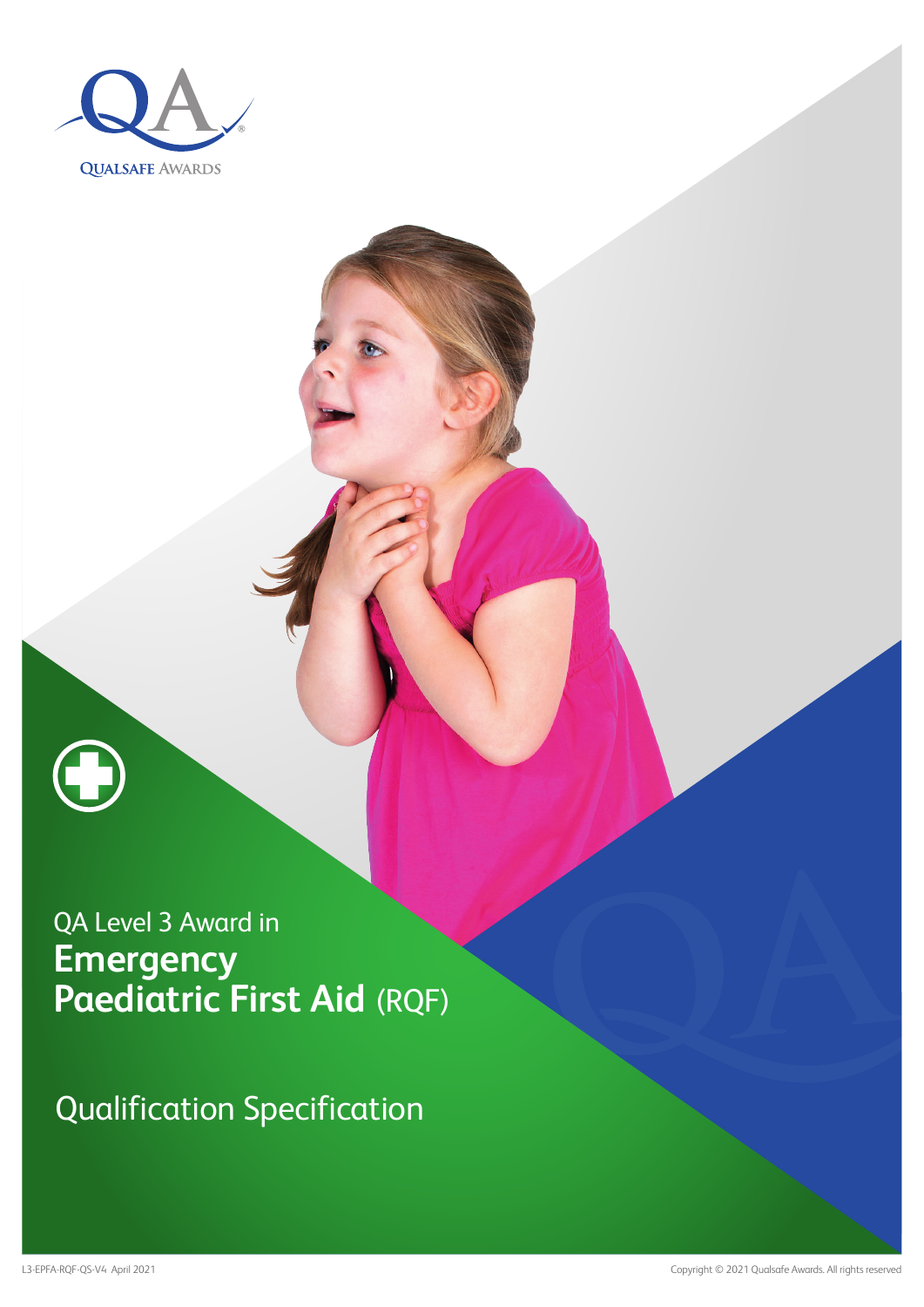# **Contents**



| <b>Qualification approval requirements5</b> |  |
|---------------------------------------------|--|
|                                             |  |
|                                             |  |
|                                             |  |
|                                             |  |
|                                             |  |
| Course/Centre administration7               |  |
|                                             |  |
|                                             |  |
|                                             |  |
|                                             |  |
|                                             |  |
|                                             |  |

[Ongoing support............................................................8](#page-7-0)

| Specific equality issues relevant to                                              |  |
|-----------------------------------------------------------------------------------|--|
|                                                                                   |  |
|                                                                                   |  |
|                                                                                   |  |
| Centre internal quality assurance10                                               |  |
| Qualsafe Awards external quality assurance10                                      |  |
|                                                                                   |  |
|                                                                                   |  |
| Useful addresses and websites10                                                   |  |
| <b>Appendix 1 - Qualification unit 11</b>                                         |  |
| <b>Appendix 2 - Occupational</b><br>knowledge, competence                         |  |
| <b>Appendix 3 - Acceptable training/</b>                                          |  |
| <b>Appendix 4 - Qualifications suitable</b><br>for internal quality assurance  16 |  |

### **Key Qualification Information**

Qualification number: Operational start date Total Qualification Time (TQT): Guided Learning Hours (GLH): Number of units Assessment Methods:

#### **603/0786/9 1 Jan 2017**

#### **1 mandatory unit**

- **Theory assessment/multiple choice question paper:**
- **1 x 15 question paper (minimum score 11)**
- **Practical assessment 5 completed throughout the course**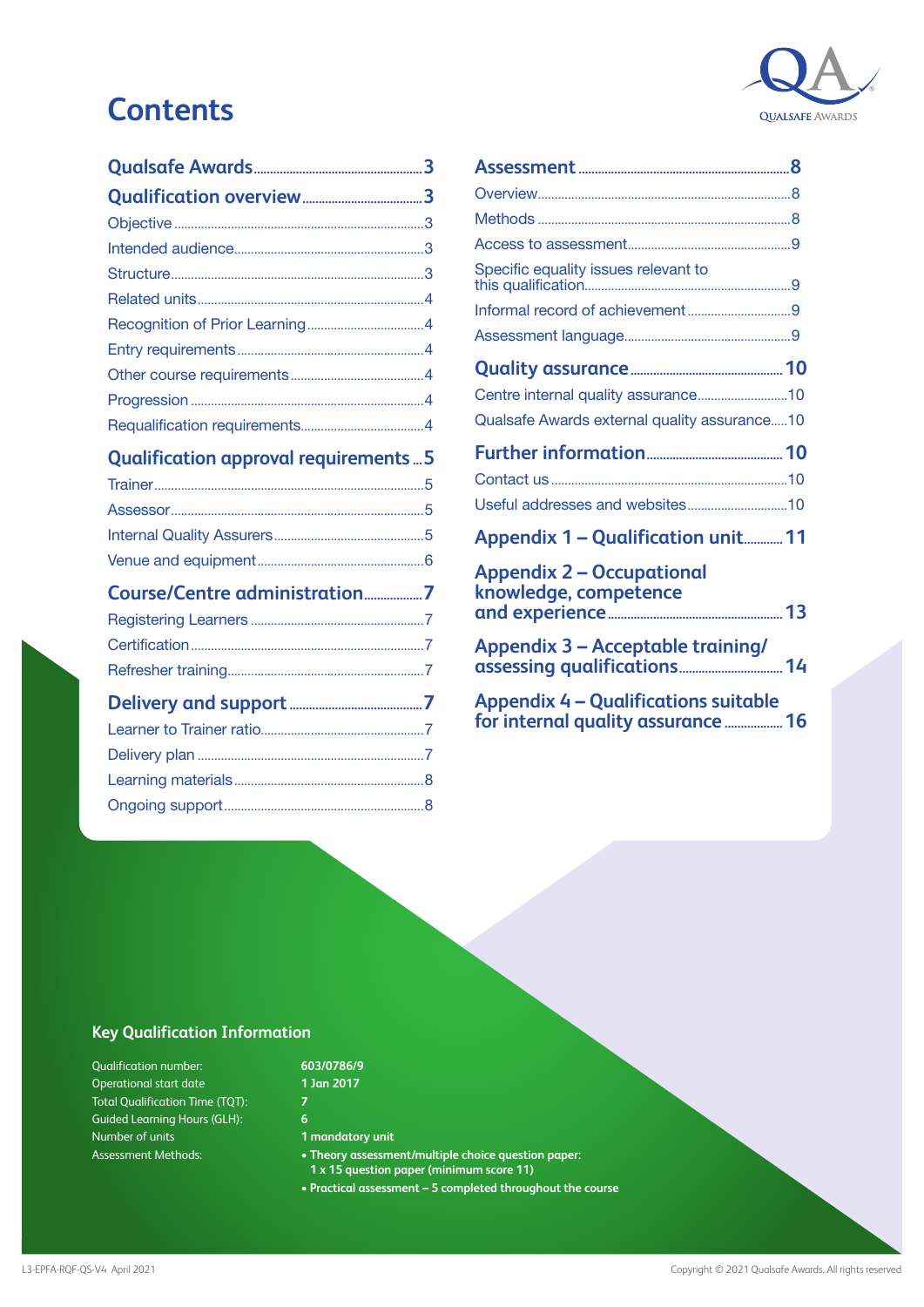

# **Qualsafe Awards**

Not only is Qualsafe Awards (QA) one of the largest Awarding Organisations (AO) in the UK, we are also the biggest AO for First Aid qualifications, making us an extremely trusted and recognisable name that employers look for when selecting a training provider.

We are recognised and regulated by the Office of Qualifications and Examinations Regulation (Ofgual), Qualifications Wales and the Northern Ireland Council for the Curriculum, Examinations and Assessment (CCEA). This means we can offer Centres an extensive range of qualification suites including First Aid; Prehospital Care; Health and Safety; Mental Health First Aid; Licensing; Food Safety; Fire Safety; Education and Training; Manual Handling and Health and Social Care.

With a specialist team of subject matter experts on hand to support our Centres, including A&E Consultants, doctors, paramedics, nurses, physiotherapists and specialists in other sectors such as mental health, you can be confident that you are truly working with the industry experts.

# **Qualification overview**

This qualification forms part of the QA First Aid suite of qualifications. The qualification and learning outcomes are based on the recommendations of:

- The Resuscitation Council (UK)
- Early Years Foundation Stage (EYFS)
- A distinguished panel of experts in emergency medical care

This QA qualification is:

- For people who are required to provide emergency first aid to infants and/or children
- Based on the EYFS syllabus for emergency first aid courses

Learners should be able to demonstrate the practical administration of safe, prompt, effective first aid in emergency situations with an understanding of the role of first aider.

This qualification specification provides information for Centres about the delivery of the QA Level 3 Award in Emergency Paediatric First Aid (RQF) and includes the unit information, assessment methods and quality assurance arrangements.

### **Objective**

The objective of the qualification is to benefit Learners by preparing them to deal with a range of emergency first aid situations when looking after infants/children.

### **Intended audience**

This qualification is for anyone who cares for children and infants; including parents, guardians, grandparents or people who have a professional involvement with children and infants.

### **Structure**

This qualification contains 1 mandatory unit with a Total Qualification Time (TQT) of 7 hours. Full details of this are in *Appendix 1*.

Learners must complete all assessments successfully within the registration period to achieve the qualification. The maximum period to achieve this qualification, including any referrals is 4 weeks.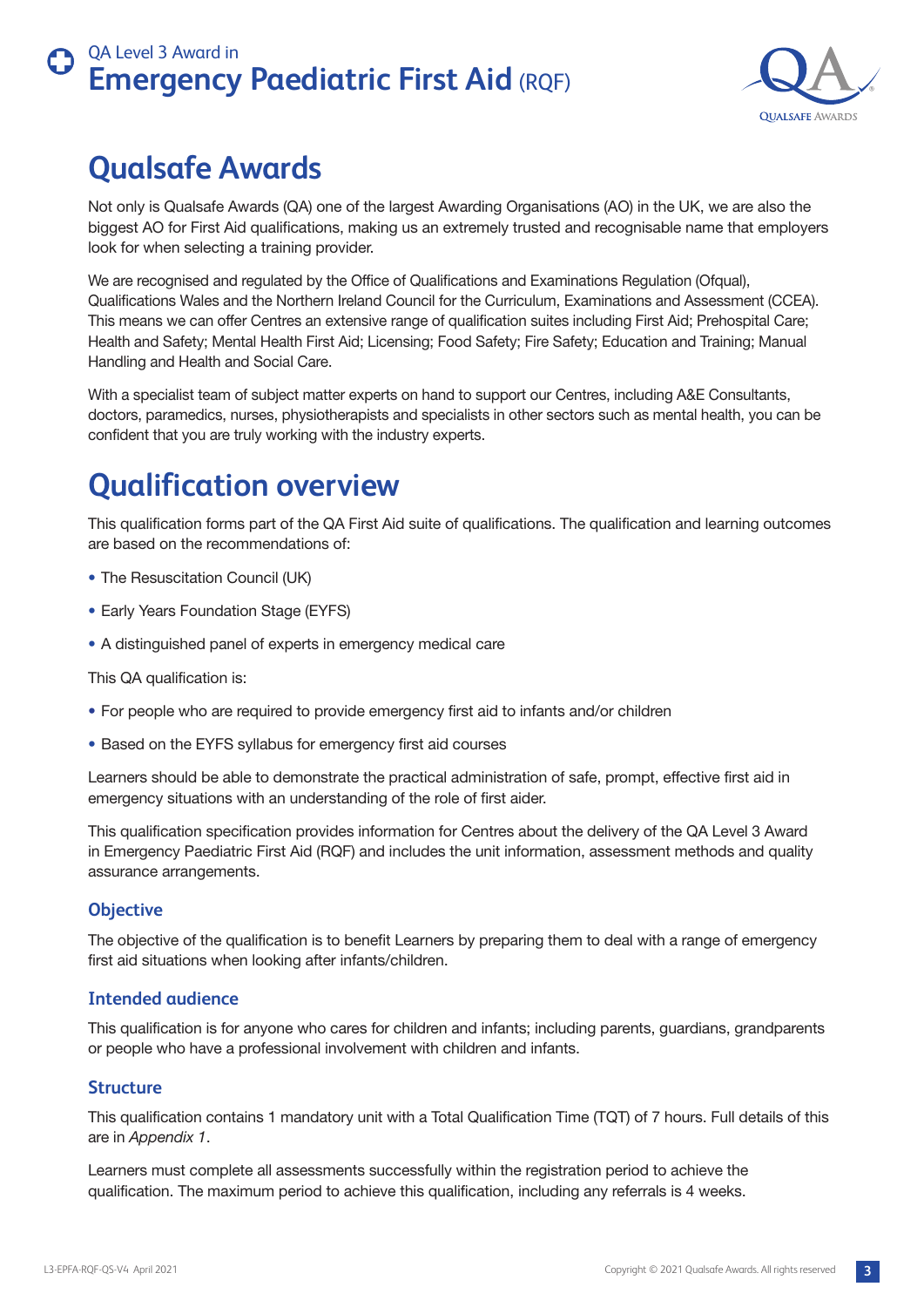

TQT is the total number of hours required for a Learner to achieve this qualification. It has 2 elements:

- Guided Learning Hours (GLH) is the time a Learner is being taught and assessed under the immediate guidance of a Trainer/Assessor, which for this qualification is 6 GLH (minimum), and
- The number of hours a Learner will reasonably be likely to spend in preparation and study, including assessment, as directed by, but not under the immediate guidance or supervision of a Trainer, e.g. precourse reading, which for this qualification is 1 hour

This qualification contains 1 mandatory unit with a total value of 1 credit.

#### **Related units**

The QA Level 3 Award in Emergency Paediatric First Aid (RQF) contains 1 unit that also appears as Unit 1 (Emergency Paediatric First Aid) of the QA Level 3 Award in Paediatric First Aid (RQF).

Therefore, assessments attained through the Emergency Paediatric First Aid unit may be used towards achievement of the QA Level 3 Award in Paediatric First Aid (RQF) qualification providing it is achieved within its registration period.

#### **Recognition of Prior Learning**

Recognition of Prior Learning (RPL) is a process for recognising any previous learning undertaken or assessments attained by a Learner. The Learner must prove that they meet some or all of the learning outcomes or assessment criteria requirements for this qualification before RPL can be considered.

Any evidence submitted as RPL must be, valid, authentic, reliable, current and specific

In some cases, Centres may need to carry out mapping against QA learning outcomes and assessment criteria to confirm comparability of qualification certificates or evidence being submitted. Mapping templates created by QA must be used for this process. Please see the QA *Recognition of Prior Learning (RPL) Policy* for further details.

RPL is considered for this qualification. The potential outcomes could include reduction or exemption of:

- Learning outcomes or GLH
- Assessments

RPL for this qualification must be approved by QA prior to implementation. **Note:** Charges may apply.

#### **Entry requirements**

Learners must be at least 14 years old on the first day of the training and be able to perform practical tasks at floor level. There are no other formal entry requirements but we strongly recommend that Learners have a minimum of Level 1 in literacy and numeracy or equivalent.

#### **Other course requirements**

Due to the practical nature of this course, Learners should wear appropriate clothing and footwear, e.g. trousers and flat footwear.

#### **Progression**

Learners may progress to the QA Level 3 Award in Paediatric First Aid (RQF).

The QA Level 3 Award in Emergency Paediatric First Aid (RQF) may be used towards other qualifications at the same and higher, plus aid career progression in a relevant profession.

#### **Requalification requirements**

This qualification is valid for a period of 3 years. The Learner needs to retake the qualification before the certificate expiry date to remain qualified.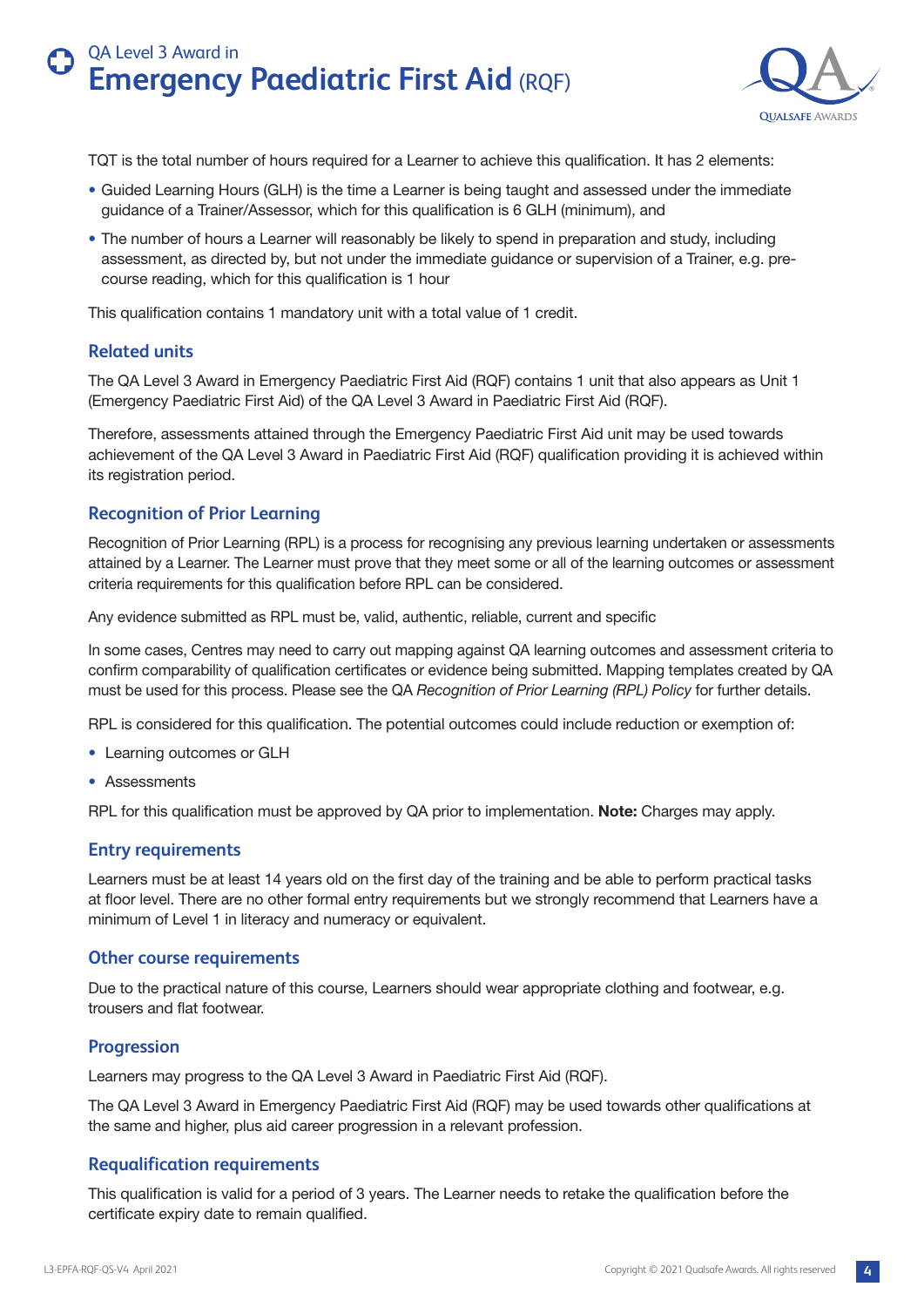

# **Qualification approval requirements**

Qualsafe Awards requires the Centre:

- To have appropriate policies, systems and procedures in place
- To appoint suitable individuals from their personnel team to train, assess and quality assure their QA qualifications
- To have suitable and adequate venues, equipment and learning resources

In order to secure and maintain approval from QA, Centres need a minimum staffing requirement for each qualification suite they deliver, which for this qualification is:

| <b>One Trainer/Assessor</b>         | Responsible for the delivery and assessment of qualifications                                |
|-------------------------------------|----------------------------------------------------------------------------------------------|
| <b>One Internal Quality Assurer</b> | Responsible for quality assuring the delivery, assessment and awarding of this qualification |

Qualsafe Awards requires the Centre staff to read and understand QA's key policies and procedures, and to abide by their contents.

### **Trainer**

All Trainers should have the skills, knowledge and experience to be able to teach and demonstrate the subject. Each Trainer must be approved by Qualsafe Awards and provide evidence of:

- 1. A first aid at work qualification/medical registration as shown in *Appendix 2*
- 2. An acceptable teaching/training qualification as shown in *Appendix 3*
- 3. An acceptable log/record of teaching first aid as shown in *Appendix 2*

Trainers are expected to keep up to date with the subject area and provide evidence of continuing professional development (CPD).

### **Assessor**

All Assessors should have the skills, knowledge and experience to be able to assess the subject. Each Assessor must be approved by Qualsafe Awards and provide evidence of:

- 1. A first aid at work qualification/medical registration as shown in *Appendix 2*
- 2. An acceptable assessing qualification as shown in *Appendix 3* **or** attendance at relevant CPD training with an Awarding Organisation (AO)
- 3. An acceptable log/record of assessing first aid a shown in *Appendix 2*

There is no requirement for a separate Assessor when delivering this qualification. Trainers can perform the role of both Trainer and Assessor providing they meet the requirements for each role.

Assessors are expected to keep up to date with the subject area and provide evidence of CPD.

### **Internal Quality Assurers**

Internal Quality Assurers (IQAs) of this qualification must have knowledge and competency in first aid as well as knowledge and competency in internal quality assurance. Each IQA must be approved by Qualsafe Awards and provide evidence of:

- 1. A first aid at work qualification/medical registration as shown in *Appendix 2*
- 2. An acceptable internal quality assurance qualification as shown in *Appendix 4* **or** attendance at relevant CPD training with an Awarding Organisation (AO)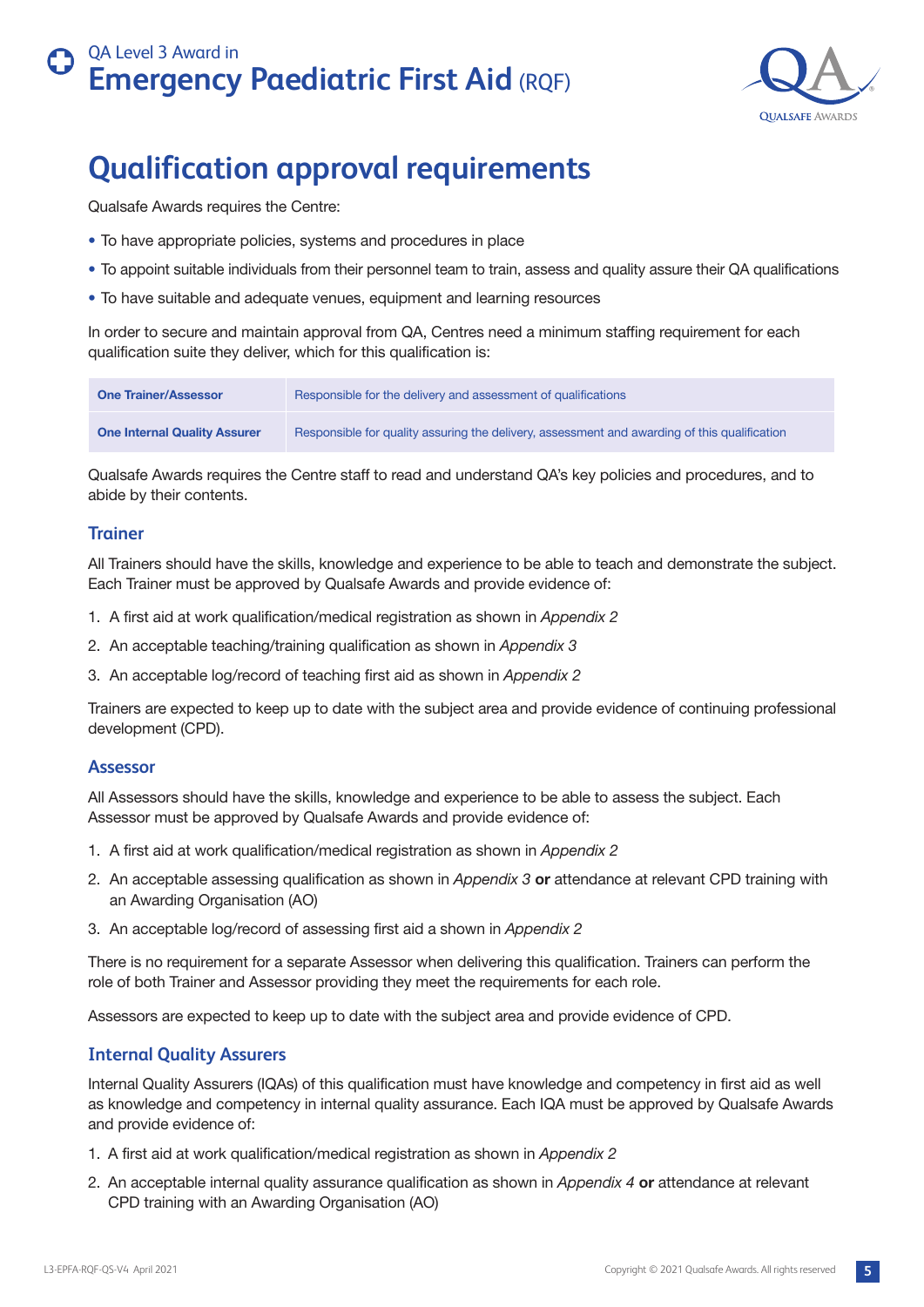

IQAs are expected to keep up to date with the subject area and provide evidence of CPD.

They must also:

- Have knowledge of the requirements of the qualification they are quality assuring at the time the assessment is taking place
- Have knowledge and understanding of the role of IQAs
- Visit and observe assessments
- Carry out other related internal quality assurance

Full details of the Centre's requirements for internal quality assurance are in the QA *Centre Quality Assurance Guidance*.

**Note:** IQAs cannot quality assure a course for which they were the Trainer and/or Assessor.

#### **Venue and equipment**

Quality training involves using premises conducive to learning and it is a Centre's responsibility to make sure all venues used for training and assessment purposes are suitable and adequate – whether these are hired or in-house training rooms. They must also comply with all current legislation.

In addition, it is important to use a wide range of equipment and learning resources to support delivery.

| <b>Resource/area:</b>                                   | <b>Requirements:</b>                                                                                                                                                                                                                                                                      |
|---------------------------------------------------------|-------------------------------------------------------------------------------------------------------------------------------------------------------------------------------------------------------------------------------------------------------------------------------------------|
| <b>Resuscitation manikins</b>                           | Provide a minimum ratio of 1 child manikin to every 4 Learners and 1 baby manikin to every 4 Learners<br>to facilitate training and assessment of rescue breaths, chest compressions and Automated External<br>Defibrillation (AED) pad placement.                                        |
| <b>Hygiene</b>                                          | Sufficient procedures to maintain hygiene when using resuscitation manikins and other training equipment.                                                                                                                                                                                 |
| <b>Audio visual (AV) equipment</b><br>and training aids | Sufficient AV equipment and training aids to facilitate learning using varying teaching methods.                                                                                                                                                                                          |
| <b>Learning materials</b>                               | Provide Learners with clear and accurate reference books/handouts covering the topics included in<br>the qualification.                                                                                                                                                                   |
| <b>AED trainers</b>                                     | Provide a minimum of 1 AED trainer to every 4 Learners. If fewer AED trainers are provided, adjust<br>learning hours/lesson plans accordingly to make sure Learners are not disadvantaged.                                                                                                |
| <b>Bandages and dressings</b>                           | Sufficient clean bandages, dressings and other items commonly found in a first aid kit to facilitate<br>training and assessment.                                                                                                                                                          |
| <b>Choking vest/manikins</b>                            | Provide Learners with suitable choking vests or manikins to facilitate training and assessment of back<br>blows and abdominal thrusts.                                                                                                                                                    |
| <b>Training venue</b>                                   | The training venue must meet acceptable health and safety standards and be conducive to learning,<br>with sufficient:<br>size, floor surfaces, seating, writing surfaces, toilet facilities, ventilation, lighting, heating, access, exits,<br>cleanliness, absence of distracting noise. |

As a minimum, Centres must make sure their venues, equipment and other resources include:

#### **Optional catastrophic bleeding practical assessment**

The following resources are required for the optional catastrophic bleeding practical assessment:

- A manufactured tourniquet
- Equipment required for the application of an improvised tourniquet
- A replica wound with training equipment for wound packing (ideally)
- Imitation haemostatic dressings or other dressings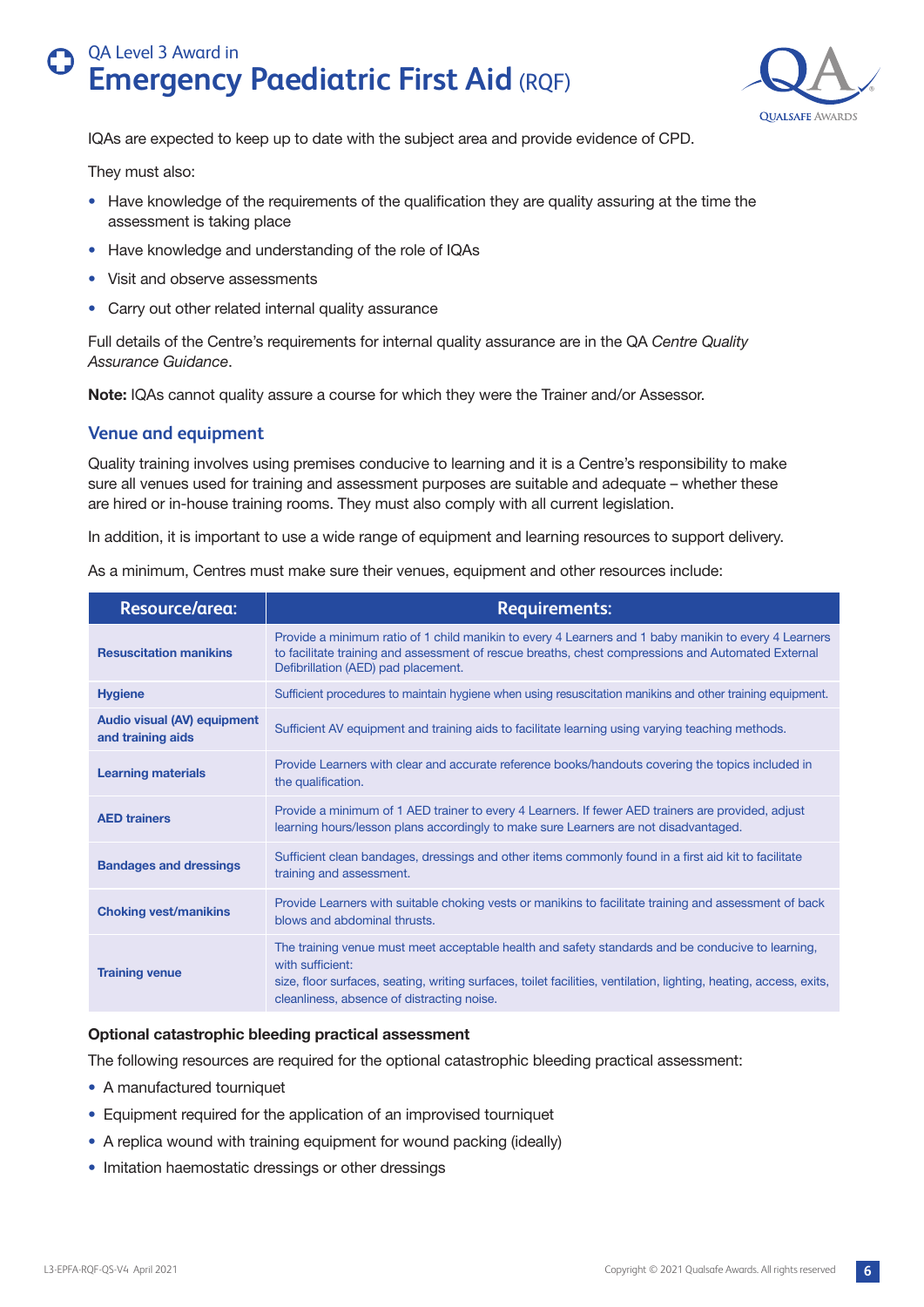

# <span id="page-6-0"></span>**Course/Centre administration**

### **Registering Learners**

Register Learners with Qualsafe Awards in accordance with the guidance in the QA *Centre Handbook*.

### **Certification**

After a Learner has completed an assessment, unit or qualification, whether they have passed or not, Centres must enter the details and assessment results on the Customer Portal at: www.qualsafeawards.org

Centres will be given login details and guidance on using the Customer Portal when they are approved to deliver a QA qualification.

The Learner receives a certificate on achieving this qualification. Learners who complete the optional training and assessment for use of tourniquets and haemostatic dressings will have additional text included on their certificate that acknowledges these skills.

The certificate date is the date the Learner achieves the final unit. This qualification is valid for 3 years. The Learner needs to re-take the qualification and the assessments before the end of the 3 years to remain qualified.

QA have developed a verification tool that means the validity of every certificate can be verified online. This verification tool can be found on the QA website.

#### **Refresher training**

Qualsafe Awards recommend Learners also complete annual refreshers to maintain their basic skills and keep up to date with any changes to first aid procedures.

Recommended annual refresher training/qualifications include:

- QA Level 3 Award in Paediatric First Aid (Annual Refresher) (RQF)
- QA Level 2 Award in Basic Life Support and Safe Use of an External Automated Defibrillator (RQF)
- QA Level 2 Award in Basic Life Support for Adults and Children (RQF)

# **Delivery and support**

### **Learner to Trainer ratio**

To maintain the quality of training and assessment, make sure the class ratio is no more than 12 Learners to 1 Trainer. The assessment space should allow Learners to sit at least 1 metre apart to prevent collusion during the theory/multiple choice question paper assessment. Never allow more Learners on the course than you can cater for during the assessment.

### **Delivery plan**

Qualsafe Awards provides Centres with a complimentary course programme and detailed lesson plans, which are carefully designed to meet the objective of this qualification and the needs of Learners, making sure Learners are adequately prepared for the assessments.

For Centres wanting to include additional skills, we have created an additional session for catastrophic bleeding, including use of tourniquets and haemostatic dressings.

Centres not using QA lesson plans, which are created and provided free on qualification approval, must submit their own delivery plan and have it approved by us **before** delivering this qualification. **Note:** Charges may apply. The delivery plan should: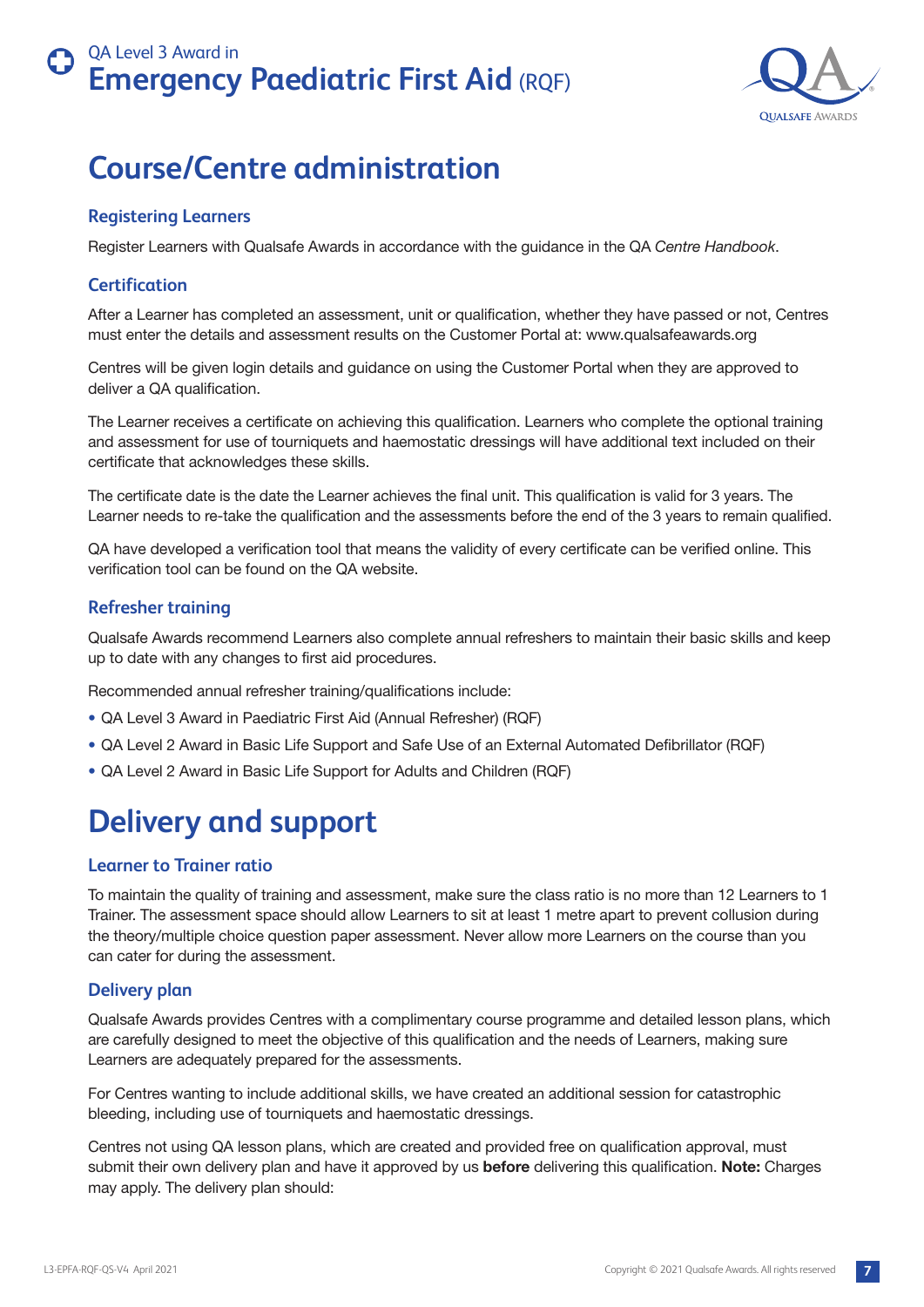

- <span id="page-7-0"></span>• Include a course timetable and detailed lesson plans, clearly showing the required subjects and learning outcomes/assessment criteria are covered and the minimum 6 guided learning hours are met
- Be carefully designed to meet the objective of this qualification and the needs of Learners, making sure Learners are adequately prepared for the assessment
- Be emailed to: info@qualsafeawards.org

#### **Learning materials**

Centres must provide each Learner with suitable reference materials that covers the lesson plans and learning outcomes for this qualification. We recommend:

• *Paediatric First Aid Made Easy* by Nigel Barraclough

Centres can choose alternative books or other learning materials but these **must be approved** by Qualsafe Awards prior to use. **Note:** Charges may apply.

### **Ongoing support**

Qualsafe Awards Centres should provide appropriate levels of support to Learners throughout the qualification. The purpose of the support is to:

- Assess knowledge and competence in relation to learning outcomes and the detailed assessment criteria of the unit within the qualification, see *Appendix 1*
- Give Learners feedback on their progress and how they might be able to improve

# **Assessment**

#### **Overview**

The QA Level 3 Award in Emergency Paediatric First Aid (RQF) skills and knowledge should be taught and assessed in accordance with currently accepted first aid practice in the UK.

### **Methods**

Qualsafe Awards has devised assessment tools to make sure Learners are assessed against the required knowledge, skills and understanding, as detailed in the learning outcomes and assessment criteria shown in the *Appendix 1*. Centres should download all assessment papers from the Customer Portal in advance of the course. For each unit there are:

- Practical assessments observed by the Trainer throughout the course, with the results of each learning outcome recorded on the practical assessment paperwork, see QA *Guide to Assessing First Aid Qualifications*. There are 5 mandatory and 1 optional practical assessment for this qualification:
	- o Infant CPR and safe use of an AED
	- o Child CPR and safe use of an AED
	- o Choking casualty
	- o Paediatric wounds, bleeding and shock
	- o Unconscious casualty
	- o Catastrophic bleeding (optional extra)
- Theory assessment/multiple choice question papers there is 1 paper for each Learner and Learners should answer all the questions under 'examination' conditions, see QA *Multiple Choice Question Paper Guidelines*. The maximum time allowed is 25 minutes. The minimum mark is 11 out of 15 to be considered for an overall 'Pass'.

**Note:** Centres should download all assessment papers from the Customer Portal in advance of the course.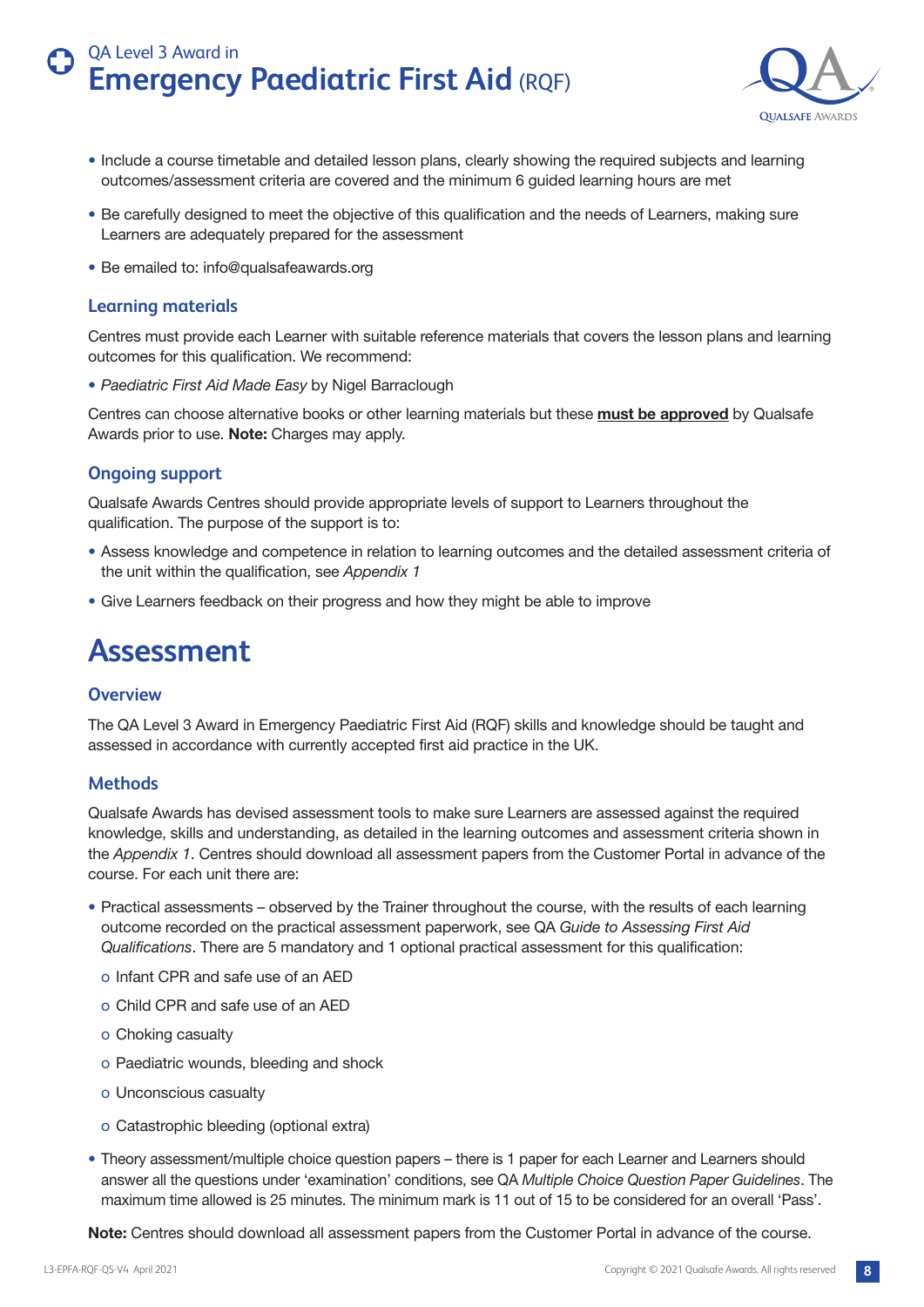

#### <span id="page-8-0"></span>**Access to assessment**

Qualsafe Awards is committed to equality when designing the assessments for this qualification. Centres can make sure they do not unfairly exclude the assessment needs of a particular Learner by following the QA *Access to Assessment Policy* to determine whether it is appropriate to make a:

- Reasonable adjustment or
- Special consideration

When a reasonable adjustment is made or requested, e.g. written or theory assessment delivered verbally, Centres must complete a Reasonable Adjustment Form and send it to QA with any relevant supporting evidence. Centres should retain a copy of this form for their own records.

Learners may be eligible for special consideration if they have been affected by adverse circumstances beyond their control. A Special Consideration Request Form should be completed and sent to QA for consideration with relevant supporting evidence prior to implementation. Centres should retain a copy of this form for their own records.

**Note:** If you have any suggestions for improvements, please let us know.

Learners should be informed about Centre's and QA's appeals procedures and how they can access these.

### **Specific equality issues relevant to this qualification**

It is important no Learner is turned away from a training course due to disabilities or impairments. To assess competence and gain certification however, the Learner will need to demonstrate certain practical skills. For instance, for first aid qualifications the Learner must be assessed performing practical tasks such as CPR, as per QA *Guide to Assessing First Aid Qualifications*. To pass the assessment, the Learner must demonstrate the required practical skills without assistance from a third party.

### **Informal record of achievement**

If a Learner with disabilities cannot perform 1 or more of the practical tasks required, it may be possible for the Centre to provide a letter recording the learning outcomes that the Learner achieved. For example, a Learner may be able to demonstrate chest compression only CPR, instruct a third party how to place a casualty in the recovery position and pass the theoretical assessments. The letter should clearly state that "this record of achievement does **not** constitute a QA Level 3 Award in Emergency Paediatric First Aid (RQF)".

### **Assessment language**

Assessment in British Sign Language (BSL) may be permitted for this qualification for the purpose of a Reasonable Adjustment. See QA *Access to Assessment Policy*.

Assessment in languages other than English may be permitted. However, the certificate issued could only be used to support a role in the workplace as long as proficiency in English is not required for the role supported by this qualification. See QA *Language Policy*.

Prior approval from QA is required before any assessment is delivered through BSL or a language other than English. Any request received will be considered in terms of viability and there may be charges involved depending on the work required to meet the request, e.g. translating assessment papers.

If a Learner passes the assessment process in another language or through BSL, their certificate will show extra information, including the language of assessment and if required, confirmation of the context in which the certificate can be used.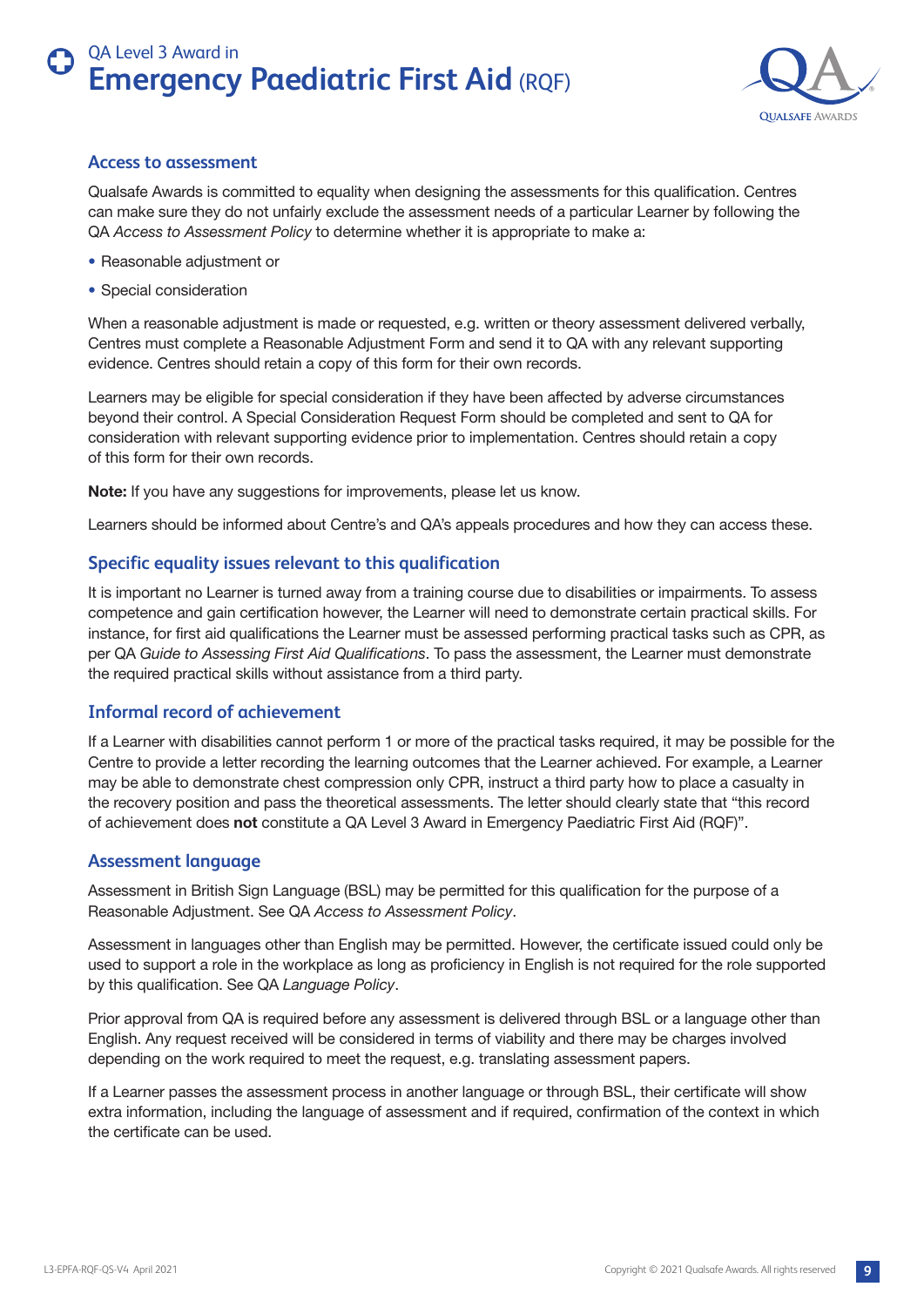

# <span id="page-9-0"></span>**Quality assurance**

### **Centre internal quality assurance**

The Centre is required to sample a reasonable amount of assessments as part of the quality assurance of the qualification. This standardisation of assessment across Learners and Trainers is to make sure there is fairness and consistency in assessment practices. Further details can be found in the QA *Centre Quality Assurance Guidance.*

Centres must retain all Learner documents and records for a period of 3 years and make sure these are available for review by Qualsafe Awards or our representatives, e.g. External Quality Assurers (EQAs), on request.

### **Qualsafe Awards external quality assurance**

Qualsafe Awards operates a system of ongoing monitoring, support and feedback for approved Centres across the United Kingdom.

QA employs a risk based model to decide the frequency of external quality assurance activity.

Further details of the Qualsafe Awards' external quality assurance programme are available in the QA *Centre Quality Assurance Guidance*.

# **Further information**

## **Contact us**

If you have any queries or comments we would be happy to help you, contact us:

Email: info@qualsafeawards.org

Tel: 0845 644 3305

### **Useful addresses and websites**

- Qualsafe Awards, City View, 3 Wapping Road, Bradford, BD3 0ED www.qualsafeawards.org/home
- Office of Qualifications and Examinations Regulation (Ofqual): www.gov.uk/government/organisations/ofqual
- Scottish Qualifications Authority (SQA): <http://accreditation.sqa.org.uk>
- Qualifications Wales www.qualificationswales.org
- Health & Safety Executive (HSE): www.hse.gov.uk
- Resuscitation Council (UK): www.resus.org.uk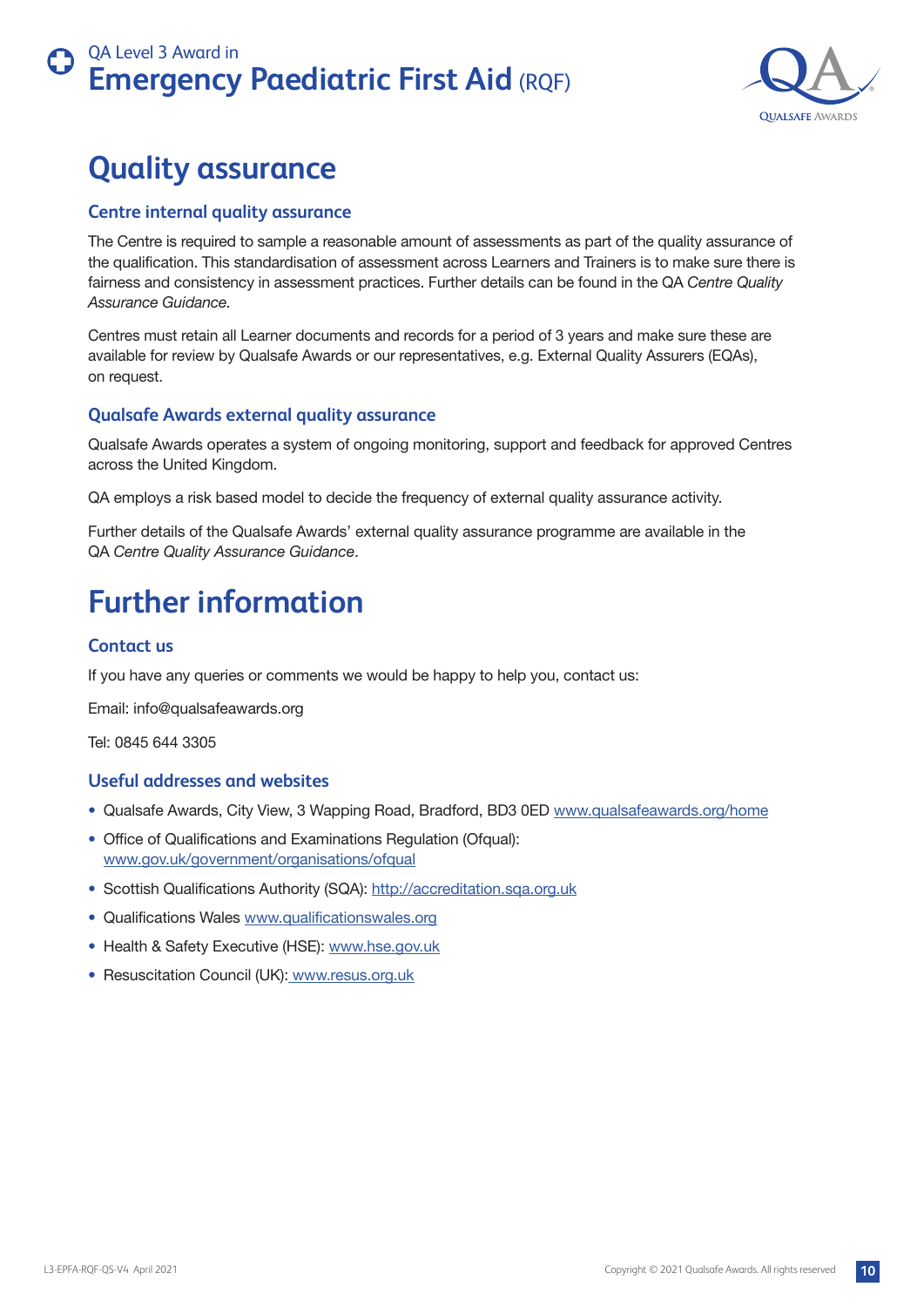

# <span id="page-10-0"></span>**Appendix 1 – Qualification unit**

The QA Level 3 Award in Emergency Paediatric First Aid (RQF) has 1 unit that Learners are required to complete in order to achieve the qualification.

| <b>Title:</b>                                                                                           | <b>Emergency Paediatric First Aid</b>                                                                                                                                                                                                                                                                                                                                                                                                                                                                                                                            |
|---------------------------------------------------------------------------------------------------------|------------------------------------------------------------------------------------------------------------------------------------------------------------------------------------------------------------------------------------------------------------------------------------------------------------------------------------------------------------------------------------------------------------------------------------------------------------------------------------------------------------------------------------------------------------------|
| GLH:                                                                                                    | 6                                                                                                                                                                                                                                                                                                                                                                                                                                                                                                                                                                |
| Level:                                                                                                  | 3                                                                                                                                                                                                                                                                                                                                                                                                                                                                                                                                                                |
| <b>Credit value:</b>                                                                                    | $\mathbf{1}$                                                                                                                                                                                                                                                                                                                                                                                                                                                                                                                                                     |
| <b>Learning outcomes</b><br><b>The Learner will:</b>                                                    | <b>Assessment criteria</b><br><b>The Learner can:</b>                                                                                                                                                                                                                                                                                                                                                                                                                                                                                                            |
| 1. Understand the role and<br>responsibilities of the<br>paediatric first aider                         | 1.1 Identify the role and responsibilities of a paediatric first aider<br>1.2 Identify how to minimise the risk of infection to self and others<br>1.3 Differentiate between an infant and a child for the purposes of first aid treatment                                                                                                                                                                                                                                                                                                                       |
| 2. Be able to assess an<br>emergency situation safely                                                   | 2.1 Conduct a scene survey<br>2.2 Conduct a primary survey on an infant and a child<br>2.3 Summon appropriate assistance when necessary                                                                                                                                                                                                                                                                                                                                                                                                                          |
| 3. Be able to provide first aid<br>for an infant and a child who<br>are unresponsive                    | 3.1 Identify when to administer Cardiopulmonary Resuscitation (CPR) to an infant and a child<br>3.2 Demonstrate CPR using an infant and a child manikin<br>3.3 Justify when to place an infant or a child into the recovery position<br>3.4 Demonstrate how to place an infant and a child into the recovery position<br>3.5 Demonstrate continual monitoring of breathing for an infant and a child whilst they are in the<br>recovery position<br>3.6 Identify how to <b>administer first aid</b> to an infant or a child who is experiencing a <b>seizure</b> |
| 4. Be able to provide first aid<br>for an infant and a child who<br>are choking                         | 4.1 Identify when choking is:<br>• Mild<br>• Severe<br>4.2 Demonstrate how to administer first aid to an infant and a child who is choking                                                                                                                                                                                                                                                                                                                                                                                                                       |
| 5. Be able to provide first aid<br>to an infant and a child with<br>external bleeding                   | 5.1 Identify the severity of external bleeding for an infant and a child<br>5.2 Demonstrate how to administer first aid to an infant or a child with external bleeding                                                                                                                                                                                                                                                                                                                                                                                           |
| 6. Know how to provide first<br>aid to an infant or a child<br>who is suffering from shock              | 6.1 Recognise when an infant or a child is suffering from <b>shock</b><br>6.2 Identify how to administer first aid to an infant or a child who is suffering from shock                                                                                                                                                                                                                                                                                                                                                                                           |
| 7. Know how to provide first<br>aid to an infant or a child<br>with bites, stings and minor<br>injuries | 7.1 Explain how to administer first aid for:<br>• Bites<br>• Stings<br>• Small cuts<br>• Grazes<br>• Bumps and bruises<br>• Small splinters<br>• Nose bleeds                                                                                                                                                                                                                                                                                                                                                                                                     |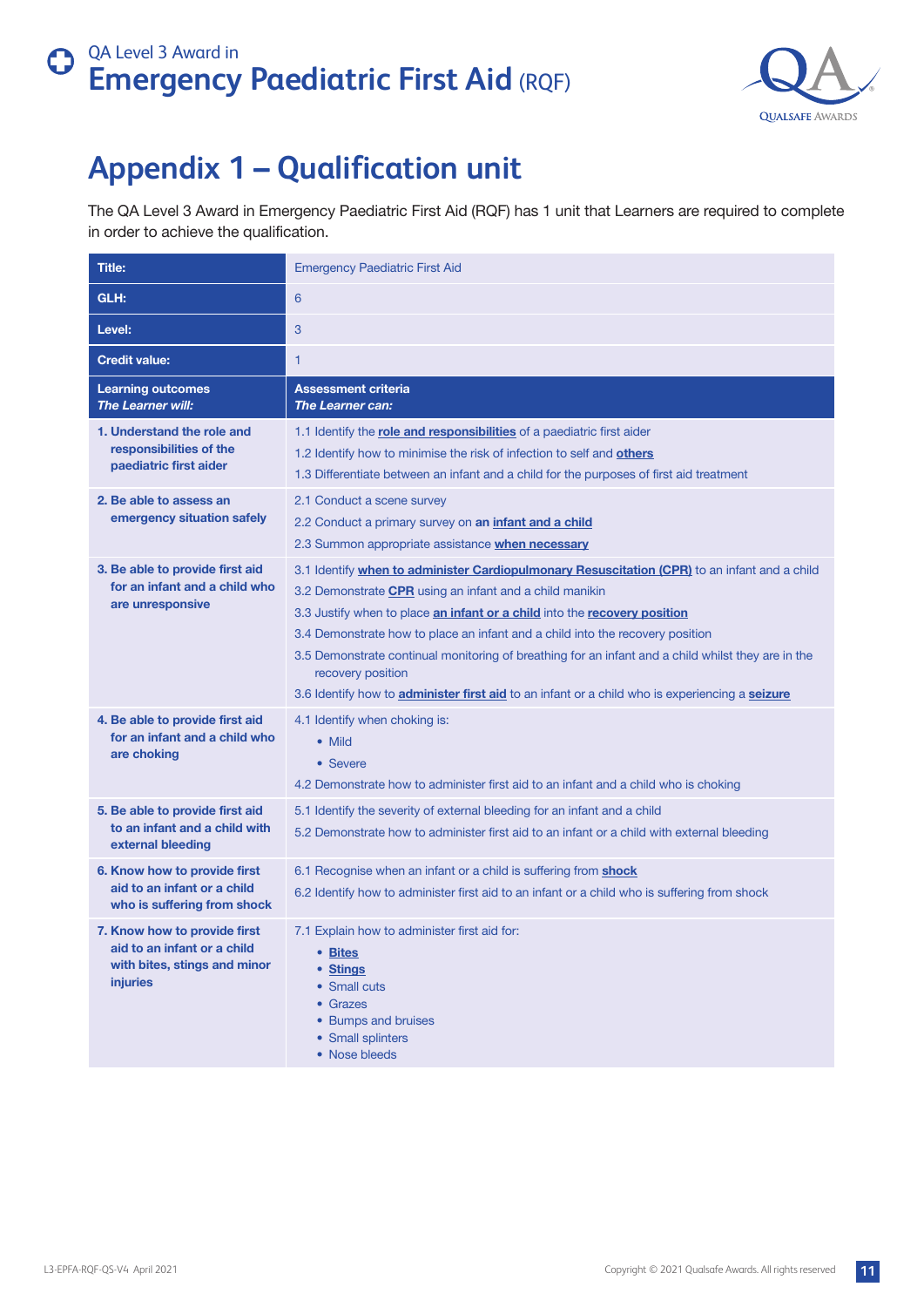

| <b>Additional information</b> | Role and Responsibilities: may include reference to: preventing cross infection; the need<br>for recording incidents and actions; safe use of available equipment; assessing an incident;<br>summoning assistance; prioritising treatment; dealing with post incident stress; contents of a<br>paediatric first aid box |
|-------------------------------|-------------------------------------------------------------------------------------------------------------------------------------------------------------------------------------------------------------------------------------------------------------------------------------------------------------------------|
|                               | Others may include: infant or child receiving first aid; work colleagues; parents; carers; other<br>people within the infant or child's environment                                                                                                                                                                     |
|                               | <b>Infant and a child:</b> the Learner must apply their skills or knowledge to both infant (baby) and child<br>first aid situations                                                                                                                                                                                     |
|                               | Infant or a child: the Learner may apply their skills or knowledge to either an infant (baby) or a<br>child first aid situation because the recognition/treatment would be the same                                                                                                                                     |
|                               | <b>When necessary:</b> Learners should be able to evaluate a situation to determine when to summon<br>further assistance and what type of assistance to request                                                                                                                                                         |
|                               | When to administer Cardiopulmonary Resuscitation: must include agonal gasps                                                                                                                                                                                                                                             |
|                               | <b>CPR:</b> must demonstrate correct placement of AED pads on a child manikin and identify where<br>to place AED pads on an infant manikin. The Learner must also demonstrate 'following AED<br>instructions'                                                                                                           |
|                               | Recovery Position: a position that maintains a stable open draining airway                                                                                                                                                                                                                                              |
|                               | Administer first aid: provide appropriate help for an infant (baby) or a child, manage the situation<br>and seek appropriate assistance when necessary                                                                                                                                                                  |
|                               | <b>Seizure:</b> relates to a generalised seizure. First aiders should be suspicious of cardiac arrest in any<br>casualty presenting with seizure                                                                                                                                                                        |
|                               | <b>Shock:</b> hypovolaemic shock (resulting from blood loss)                                                                                                                                                                                                                                                            |
|                               | <b>Bites:</b> human and animal bites                                                                                                                                                                                                                                                                                    |
|                               | <b>Stings:</b> bee and wasp stings                                                                                                                                                                                                                                                                                      |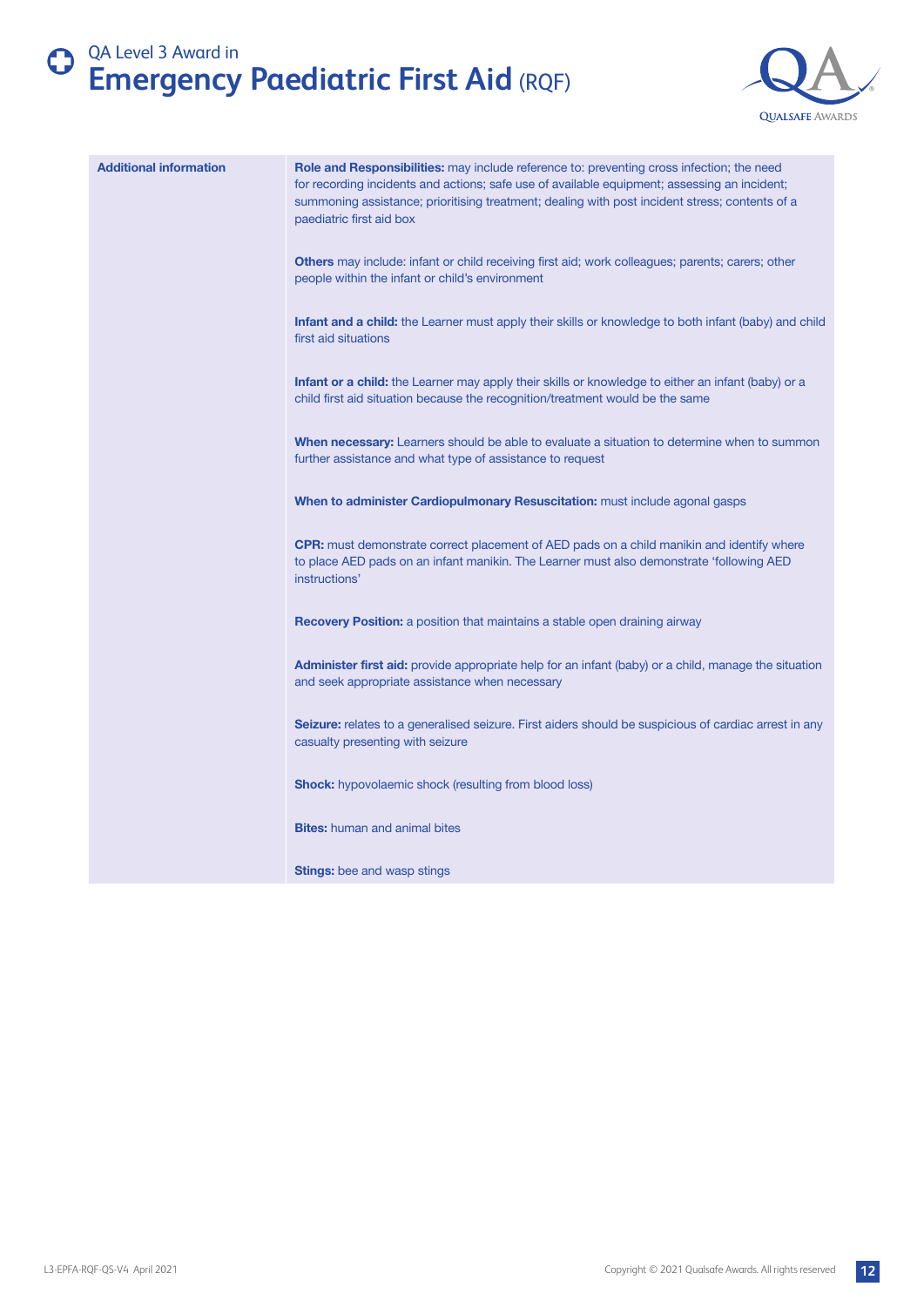

# <span id="page-12-0"></span>**Appendix 2 – Occupational knowledge, competence and experience**

### **Occupational knowledge and competence**

All Trainers, Assessors, IQAs and EQAs must have occupational knowledge and competence in first aid.

Acceptable evidence includes:

- Holding a current First Aid at Work Certificate issued by an Ofqual/SQA Accreditation/Qualifications Wales/ CCEA Regulation recognised Awarding Organisation/Body, (or equivalent\*)
- Holding a current Paediatric First Aid Certificate issued by an Ofqual/SQA Accreditation/Qualifications Wales/CCEA Regulation recognised Awarding Organisation/Body (or equivalent\*)
- Holding a current Offshore First Aid Certificate issued by a HSE approved training provider **or**
- Current registration as a Doctor with the General Medical Council (GMC)\*\* **or**
- Current registration as a Nurse with the Nursing and Midwifery Council (NMC)\*\* **or**
- Current registration as a Paramedic with the Health and Care Professions Council (HCPC)\*\*

\*recognised First Aid at Work/Paediatric First Aid certificate equivalents must be submitted to QA with comprehensive mapping which evidences that all assessment criteria of the FAW qualification have been achieved within the past 3 years.

\*\*registered healthcare professionals must act within their scope of practice and therefore have current expertise in first aid to teach/assess the subject.

### **Teaching experience**

All Trainers must have experience in teaching first aid. Acceptable evidence includes either of the following:

- A 36-hour log of teaching first aid within 3 years. At least 1 First Aid at Work qualification delivered within 6 months **or**
- A record of being observed by a qualified/approved Trainer within 12 months, during which practical and theoretical topics were delivered competently for a duration of 6 GLH

#### **Assessing experience**

- A log of performing assessments on 6 first aid courses within 3 years **or**
- A record of being observed by a qualified/approved assessor within 12 months, during which 4 practical and 1 theoretical assessment were delivered competently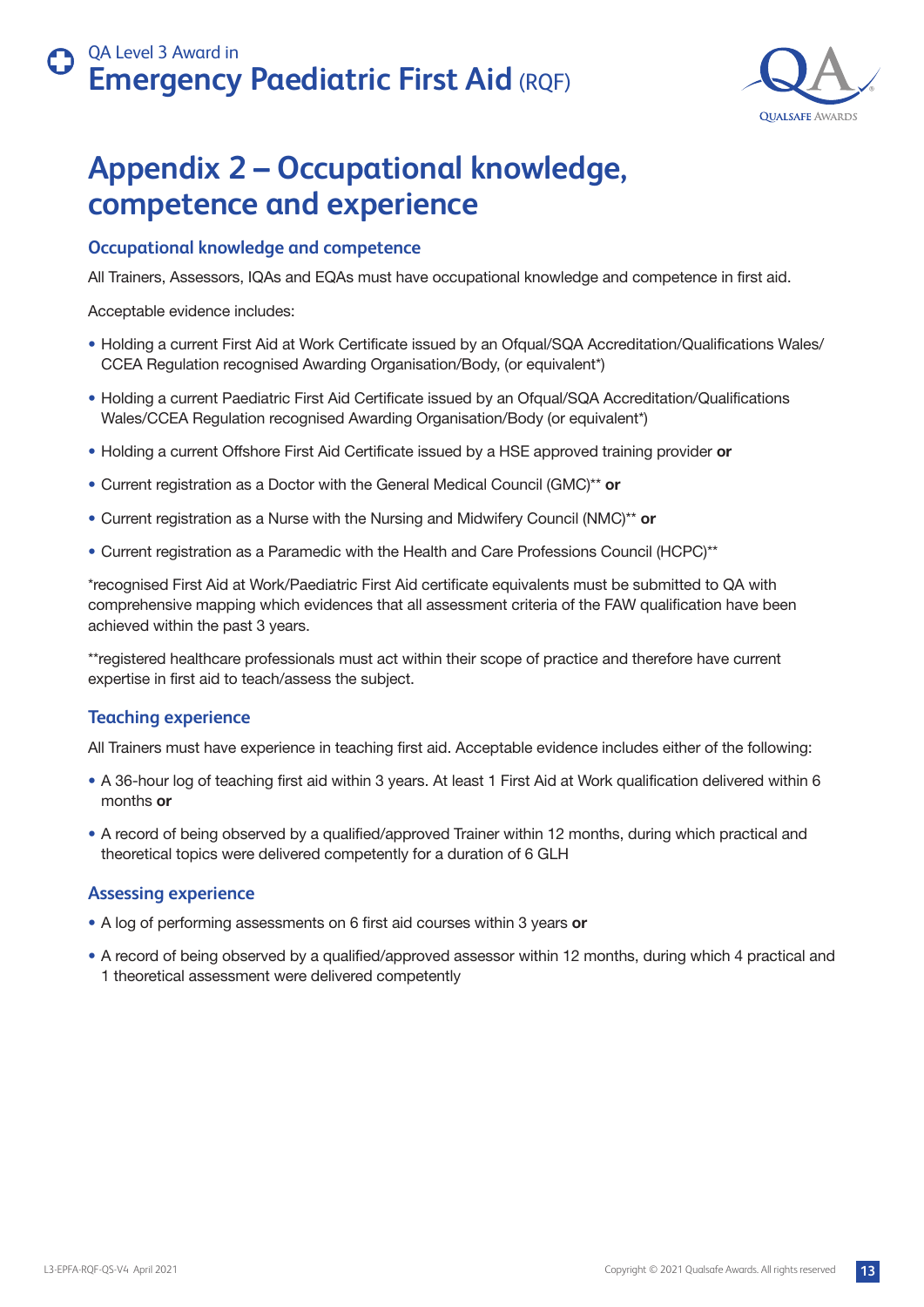

# **Appendix 3 – Acceptable training/assessing qualifications**

This list is not exhaustive but provides a guide to acceptable training and/or assessing qualifications. Trainers who also assess Learners competence must hold an acceptable assessor qualification) to enable them to perform both functions.

| Qualification                                                                                                                                                             | <b>Train</b> | <b>Assess</b> |
|---------------------------------------------------------------------------------------------------------------------------------------------------------------------------|--------------|---------------|
| Current qualifications (available for new trainers/assessors to undertake):                                                                                               |              |               |
| Level 3 Award in Education and Training                                                                                                                                   | $\sqrt{}$    | $\sqrt{ }$    |
| Level 4 Certificate in Education and Training                                                                                                                             |              |               |
| Level 5 Diploma in Education and Training                                                                                                                                 |              |               |
| Level 3 Award in Teaching and Assessing in First Aid Qualifications (QCF or RQF)                                                                                          |              |               |
| Cert Ed/PGCE/B Ed/M Ed                                                                                                                                                    |              |               |
| SVQ 3 Learning and Development SCQF Level 8                                                                                                                               |              |               |
| SVQ 4 Learning and Development SCQF Level 9                                                                                                                               |              |               |
| <b>TQFE (Teaching Qualification for Further Education)</b>                                                                                                                |              |               |
| Planning and Delivering Learning Sessions to Groups SCQF Level 6 (SQA Unit)                                                                                               |              |               |
| SCQF Level 6 Award in Planning and Delivering Learning Sessions to Groups (SQA Accredited)                                                                                |              |               |
| L&D Unit 6 Manage Learning and Development in Groups SCQF Level 8 (SQA Accredited)                                                                                        |              |               |
| L&D Unit 7 Facilitate Individual Learning and Development SCQF Level 8 (SQA Accredited)                                                                                   |              |               |
| L&D Unit 8 Engage and Support Learners in the Learning and Development Process SCQF Level 8<br>(SQA Accredited)                                                           |              |               |
| Carry Out the Assessment Process SCQF Level 7 (SQA Unit)                                                                                                                  |              |               |
| Level 3 Award in Assessing Competence in the Work Environment                                                                                                             |              |               |
| Level 3 Award in Assessing Vocationally Related Achievement                                                                                                               |              |               |
| Level 3 Award in Understanding the Principles and Practices of Assessment                                                                                                 |              |               |
| Level 3 Certificate in Assessing Vocational Achievement                                                                                                                   |              |               |
| L&D Unit 9DI Assess Workplace Competence Using Direct and Indirect Methods SCQF Level 8<br>(SQA Accredited)                                                               |              |               |
| L&D Unit 9D Assess Workplace Competence Using Direct Methods SCQF Level 7 (SQA Accredited)                                                                                |              |               |
| <b>Other acceptable qualifications:</b>                                                                                                                                   |              |               |
| <b>CTLLS/DTLLS</b>                                                                                                                                                        |              |               |
| PTLLS with unit 'Principles and Practice of Assessment' (12 credits)                                                                                                      |              |               |
| <b>Further and Adult Education Teacher's Certificate</b>                                                                                                                  |              |               |
| <b>IHCD Instructional Methods</b>                                                                                                                                         |              |               |
| <b>IHCD Instructor Certificate</b>                                                                                                                                        |              |               |
| <b>English National Board 998</b>                                                                                                                                         |              |               |
| Nursing mentorship qualifications                                                                                                                                         |              |               |
| <b>NOCN Tutor Assessor Award</b>                                                                                                                                          |              |               |
| S/NVQ Level 3 in Training and Development                                                                                                                                 |              |               |
| S/NVQ Level 4 in Training and Development                                                                                                                                 |              |               |
| PDA Developing Teaching Practice in Scotland's Colleges SCQF Level 9 (SQA Qualification)                                                                                  |              |               |
| PDA Teaching Practice in Scotland's Colleges SCQF Level 9 (SQA Qualification)                                                                                             |              |               |
| PTLLS (6 credits)                                                                                                                                                         |              |               |
| Regulated Qualifications based on the Learning and Development NOS 7 Facilitate Individual Learning<br>and Development or NOS 6 Manage Learning and Development in Groups |              |               |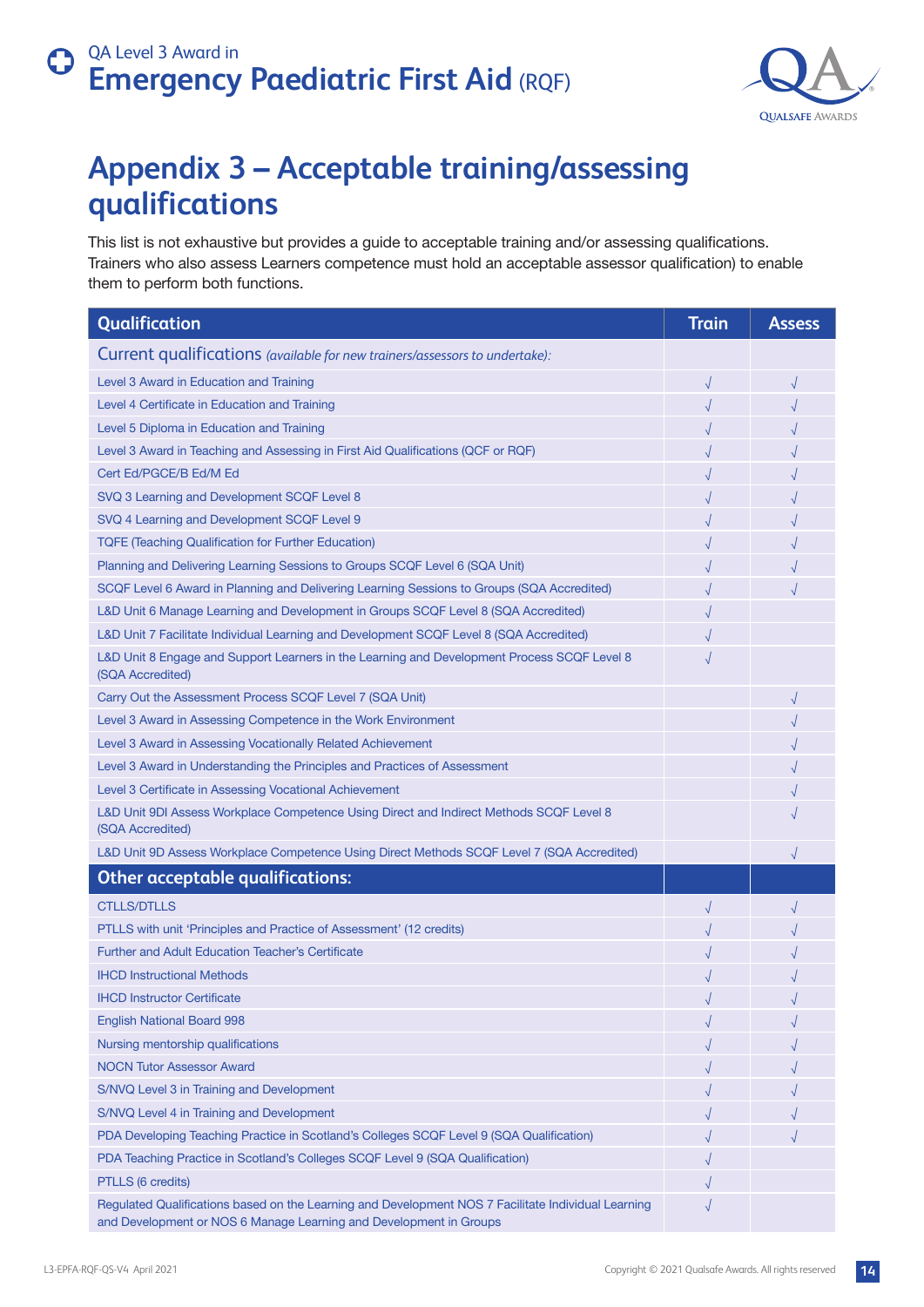

| Training Group A22, B22, C21, C23, C24                                                                        |  |
|---------------------------------------------------------------------------------------------------------------|--|
| Learning and Teaching - Assessment and Quality Standards SCQF Level 9 (SQA Unit)                              |  |
| A1 Assess Candidates Using a Range of Methods or D33 Assess Candidates Using Differing Sources<br>of Evidence |  |
| Conduct the Assessment Process SCQF Level 7 (SQA Unit)                                                        |  |
| A2 Assess Candidate Performance through Observation or D32 Assess Candidate Performance                       |  |
| Regulated Qualifications based on the Learning and Development NOS 9 Assess Learner Achievement               |  |

**Note:** Assessors who do not hold a formal assessing qualification may alternatively attend *First Aid Assessor CPD* Training with an Awarding Organisation.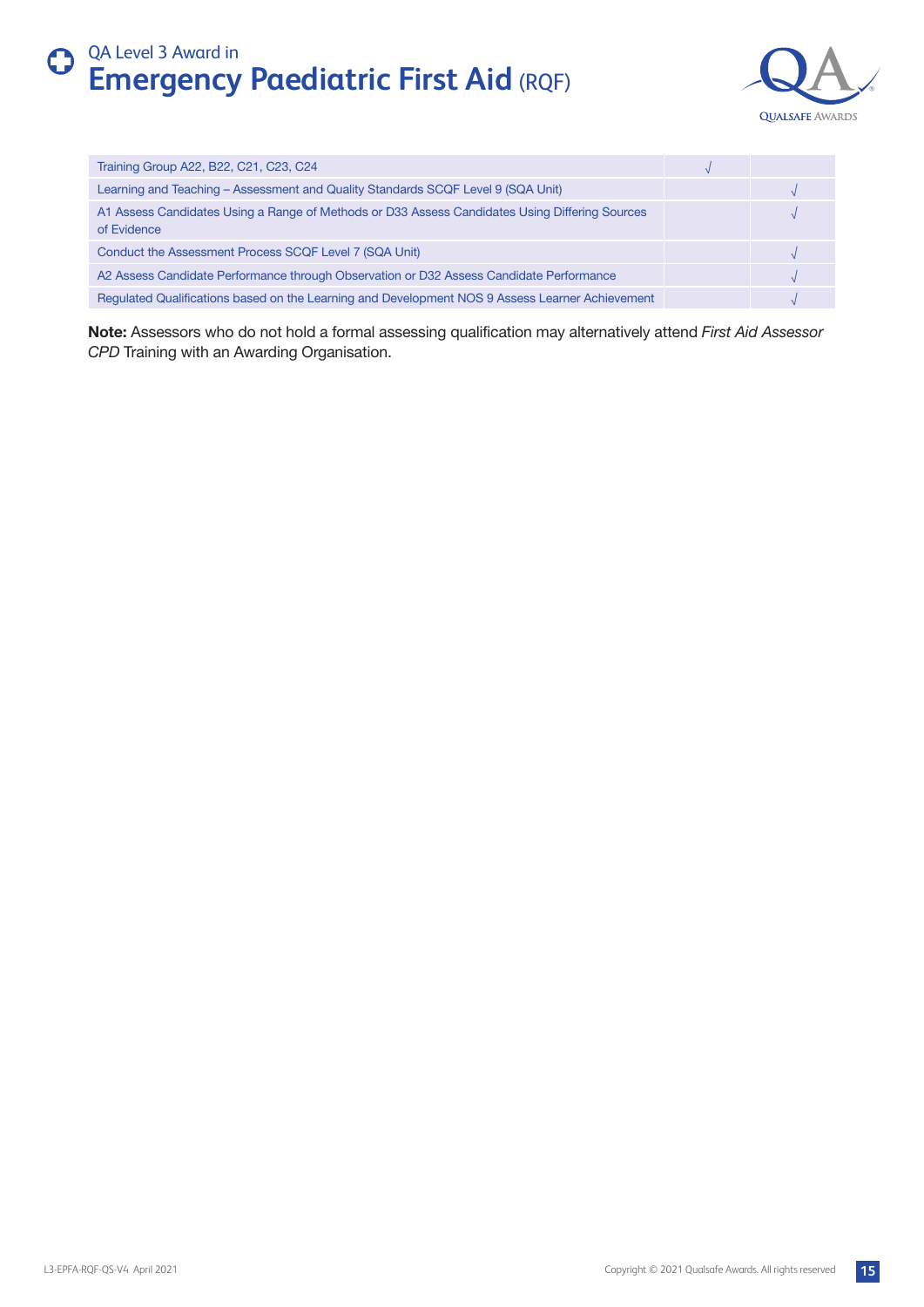

# <span id="page-15-0"></span>**Appendix 4 – Qualifications suitable for internal quality assurance**

This list is not exhaustive but provides a guide to acceptable internal quality assurance qualifications:

L&D Unit 11 Internally Monitor and Maintain the Quality of Workplace Assessment SCQF Level 8 (SQA Accredited)

Level 4 Award in the Internal Quality Assurance of Assessment Processes and Practice

Level 4 Certificate in Leading the Internal Quality Assurance of Assessment Processes and Practice

Conduct the Internal Verification Process SCQF Level 8 (SQA Unit)

Regulated Qualifications based on the Learning and Development NOS 11 Internally Monitor and Maintain the Quality of Assessment

V1 Conduct Internal Quality Assurance of the Assessment Process or D34 Internally Verify the Assessment Process

Internally Verify the Assessment Process SCQF Level 8 (SQA Unit)

**Note:** IQAs who do not hold a formal internal quality assurance qualification may alternatively attend Internal Quality Assurance CPD Training with an Awarding Organisation.